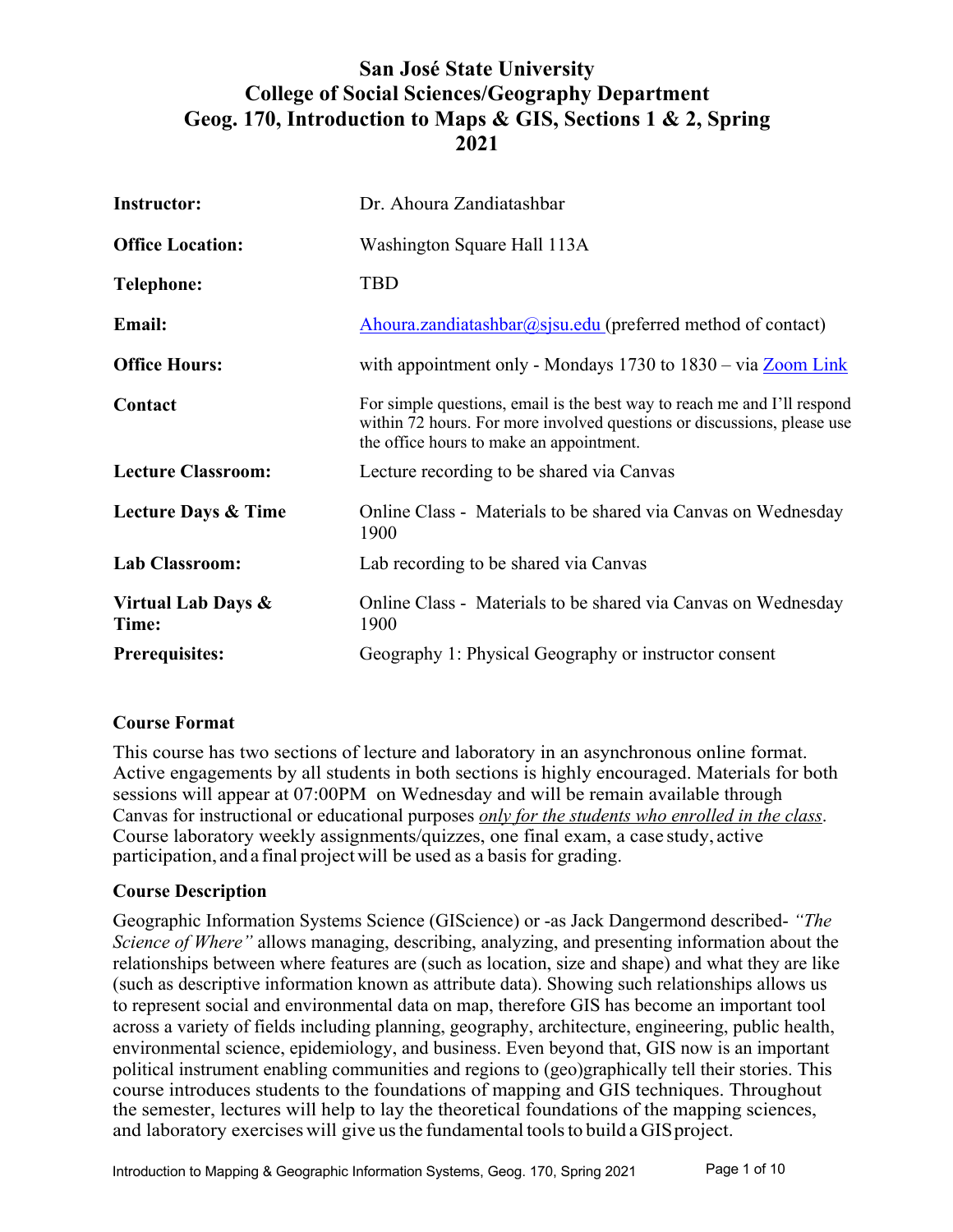# **Course Learning Outcomes (CLO)**

Upon successful completion of this course, students will be able to:

- 1. obtain an understanding ofthe *basic* principles and concepts ofmapping and GIScience
- 2. gain an *introductory* level knowledge of analyzing location information in form of geospatial data
- 3. be able to construct a thematic map using GIScience visualization techniques
- 4. assess implication of GIScience insolvingavarietyof societal problems with relation to spatial patterns

# **Texts/Readings:**

#### **Textbook (required) (please note that this book is an interactive .pdf format plus a website which are freely available (likeds below), so it is not recommended to purchase a hardcopy).**

Harder, C., & Brown, C. (2017). *The ArcGIS book: 10 big ideas about applying the science of where.* Esri Press.

The required textbook is **The ArcGIS Book: 10 Big Ideas About Applying the Science of Where** which is available in an interactive .pdf format and comes with an **Instructional Guide** providing the technical knowledge.

This e-book brings 250 examples together for each topic that is covered in each chapter and include several videos from thought leaders in GIScience.

#### **Supplemental Readings**

Supplemental readings and activities (mostly tutorials and videos) will be distributed as the semester progresses at class meetings and via Canvas course page.

# **Other technology requirements / equipment / material**

- Arc GIS Online (AGOL) Account AGOL will be our primary platform this semester and instructor in collaboration with SJSU eCampus will activate student access
- Any web-browser and internet access that allow you to connect for class sessions and enter AGOL
- Microsoft Office Microsoft Excel will be used frequently (student versionavailable on: SJSU information technology webpage)
- Adobe Creative Suite utilizing Acrobat Reader (available as Adobe Creative Cloud for students on SJSU eCampus webpage)
- Knowledge of zipping and unzipping floders
- Online data storage (e.g. Dropbox, OneDrive, or Google Drive)

Students are required to have an electronic device (laptop, desktop or tablet) with a camera and built-in microphone. , particularly for accessing materials and uploading assignments on Canvas or submitting via email. SJSU has a free equipment loan program available for students.

Students are responsible for ensuring that they have access to reliable Wi-Fi during tests. If students are unable to have reliable Wi-Fi, they must inform the instructor, as soon as possible or at the latest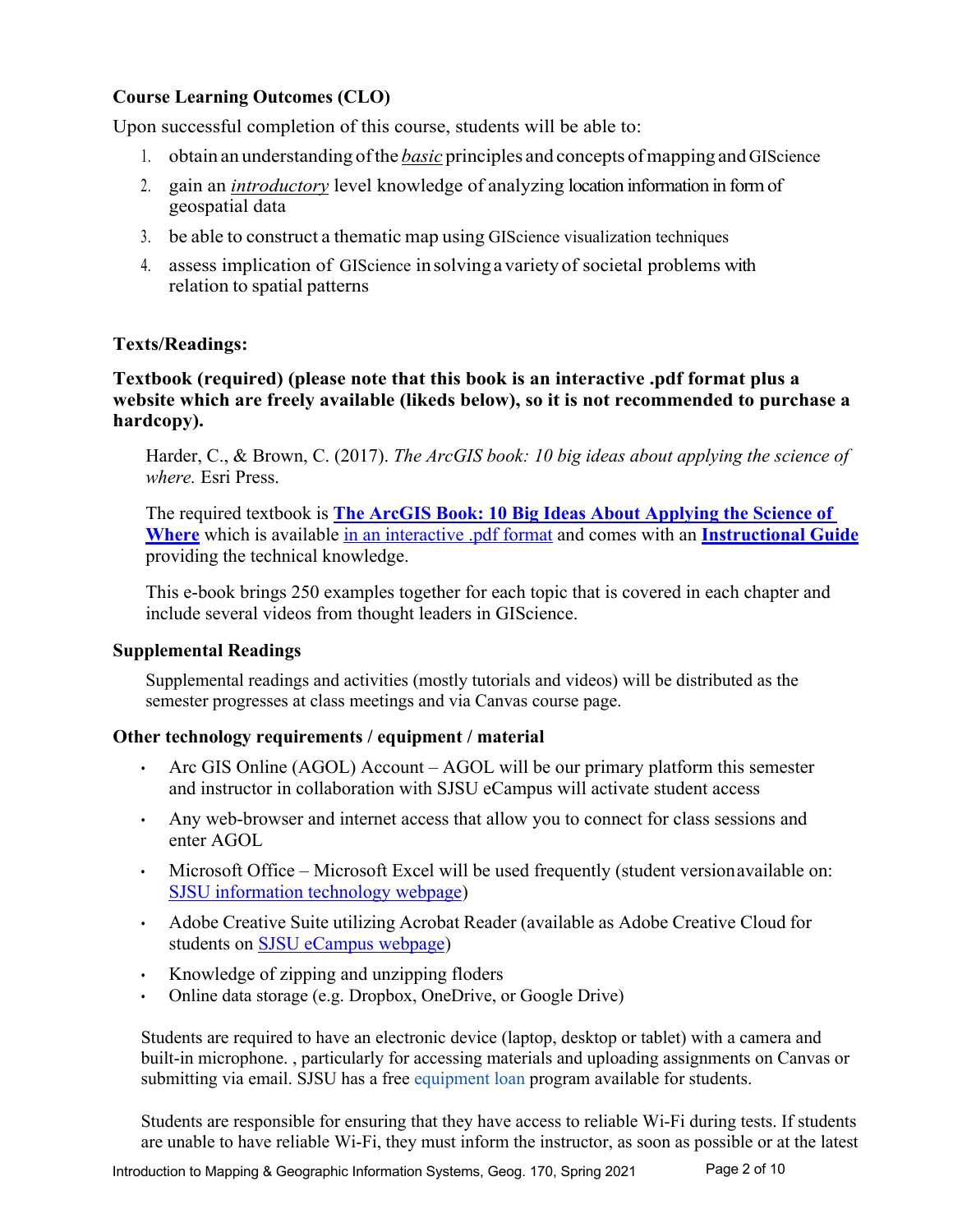one week before the test date to determine an alternative. See Learn Anywhere website for current Wi-Fi options on campus.

Strongly consider an average *lap-top or personal computer* that allows using AGOL and Canvas. Feel free to contact instructor if you have question about the hardware requirements. Using personal computer creates a work environment that is more portable (in case of a laptop) and also supports frequent practice which is a critical factor in learning GIScience techniques.

All Weekly Quizzes (WQs) must be submitted and uploaded to Canvas in Adobe portable document format (.pdf) or Microsoft Word Document format (.doc or .docx)

# **Course Requirements and Assignment**

SJSU classes are designed such that in order to be successful, it is expected that students will spend a minimum of forty-five hours for each unit of credit (normally three hours per unit per week), including preparing for class, participating in course activities, completing assignments, and so on. More details about student workload can be found in University Policy S12–3 at http://www.sjsu.edu/senate/docs/S12-3.pdf.

University policy F69–24 at http://www.sjsu.edu/senate/docs/F69-24.pdf states that "Students should attend all meetings of their classes, not only because they are responsible for material discussed therein, but because active participation is frequently essential to insure maximum benefit for all members of the class. Attendance per se shall not be used as a criterion for grading."

# **Methods**

The course will involve a combination of lectures, discussions and participation,WQs, one case study research paper, a final project and a final examination for grade determination. It is required to read the assigned sections of the textbook and readings prior to the week in which they are discussed. The lectures and discussions will expand on the materials from the readings. Discussions will involve all members of the class because you will be evaluated on participation. In-class exercises and WQs will cover a range of basic mapping andintroductory GIScience concepts and techniques.

# **Class Pace**

Instructor will try best to walk through together explaining concepts and doing exercises in class. I will assume a moderate pace. While everyone works at a different pace, going too fast will leave some students behind, but going too slow will make it difficult to hold your attention. If you fall behind, please use the raise your hand feature in Zoom and instructor (if can do without slowing down the whole class) will help you.

# **Weekly Quizzes (WQ) (350 Points)**

This course will have seven WQs to link conceptual GIS with technical GIS and emphasizes applications to the geography and urban environment. WQs will be posted on Canvas in the Quiz section and is due on Wednesday at noon; before weekly lecture session starts.

**Case Study Report AND Presentation (200 Points):** Case study report (<1000-1500 words) on the selected topic (e.g. Transportation, Public Health, Parks, Historic Preservation, Community Development or Economic Development, and the like), *with a narrow and defined focus and a direct connection to your final project*. For example, within transportation, your focus could be on biking networks and stations in San Jose, CA. In this case, make a case study report that brings examples of GIS projects on biking networks and stations wherever happened, preferably withing a similar urban environment.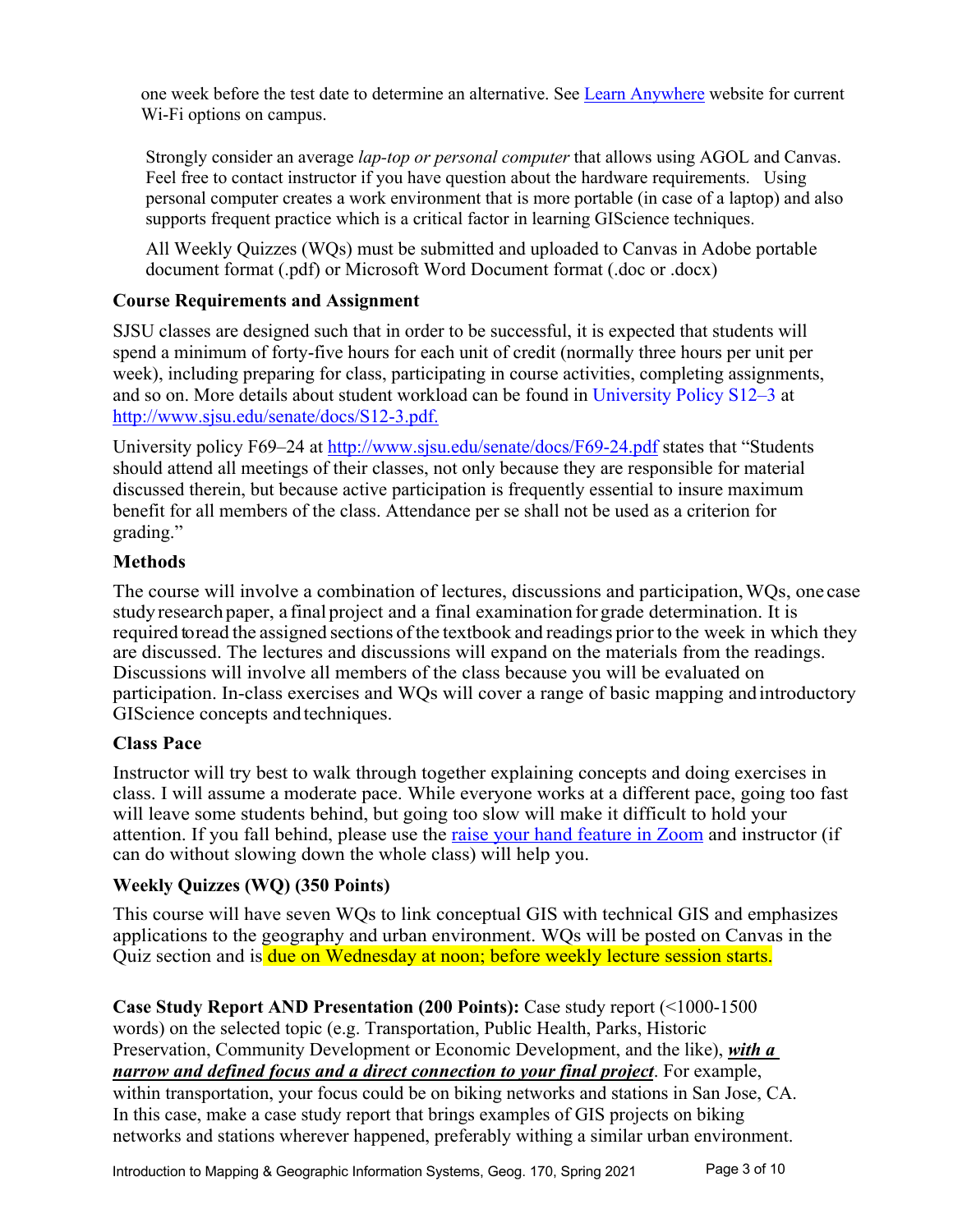#### *Students are asked to finalize this section prior to developing the final project proposals as it strongly improves the quality of final project and proposal*. Reports are due on 10/28/2020 at noon, no need to submit a presentation file.

- Summarize 3-5 case studies (each up to 300 words). These GIS projects could be carried out by a local, state, federal, or private agency, firm, company or academic institution. But all 3-5 cases should address the selected topic, e.g. biking networks and stations.
- Each summary should explain concisely how GIScience was used to solve a particular problem for the same selected topic, which techniques author(s) used and their relevancy to the student's final project.
- Students will present the case study analyses in no more than 5 slides **on the Week 11**.

# **Final Project Report AND Presentation (375 Points):**

Your final project (composed of a case study submission, final report, proposal submission and presentations) is worth of 625 points, or 50% of your total grade. Examples of case study, proposal and final project, as well as final project grading rubrics will be provided via Canvas.

# **Purpose and Scope**

The purpose of the final project is to demonstrate:

- 1) Good knowledge about GIScience application to a specific topic
- 2) Mastering the basics of AGOL. Your project should exhibit the GIScience concepts as well as AGOL functions that were covered in class, for example map-design techniques including symbology, labeling, table join and relate, map layout and design, and the like.

**Proposal Presentation (Due Week 12):** Before proposal presentation, students will be invited to participate in *project idea discussion forum* on Canvas and are highly encouraged to consult their topic with instructor. Students will present their project proposal, explaining briefly what they want to do for approval. We will also dedicate time in *lab sessions* to take questions and discuss ideas. After presenting your project proposal, you will have two days to update your proposal based on the comments that you receive during the presentation following the submission details below.

# **Submission Proposal Presentation and One-Page Proposal together (Due Week**

**12):** After receiving comments on the proposal presentation day, teams will have two days to finalize their project proposals based on the comments for submission. Project proposal statement and presentation **are due on 11/06/2020 midnight**. Students will need to combine and submit one file including both proposal presentation and one page paragraph proposal. Please note that the purpose of the paragraph is to give a generic idea and a direction. You can maneuver and change afterward as needed. Although the proposal submission will be common among team members, each student should submit a copy.

# **and**

It should include:

- Team members.
- Title and Topic/Focus (e.g. Transportation, Public Health, Parks, Historic Preservation, Community Development or Economic Development, and the like).
- Research question (or Hypothesis) that you want GIS to answer or test.
- Data required to do the project and data sources.

Introduction to Mapping & Geographic Information Systems, Geog. 170, Spring 2021 Page 4 of 10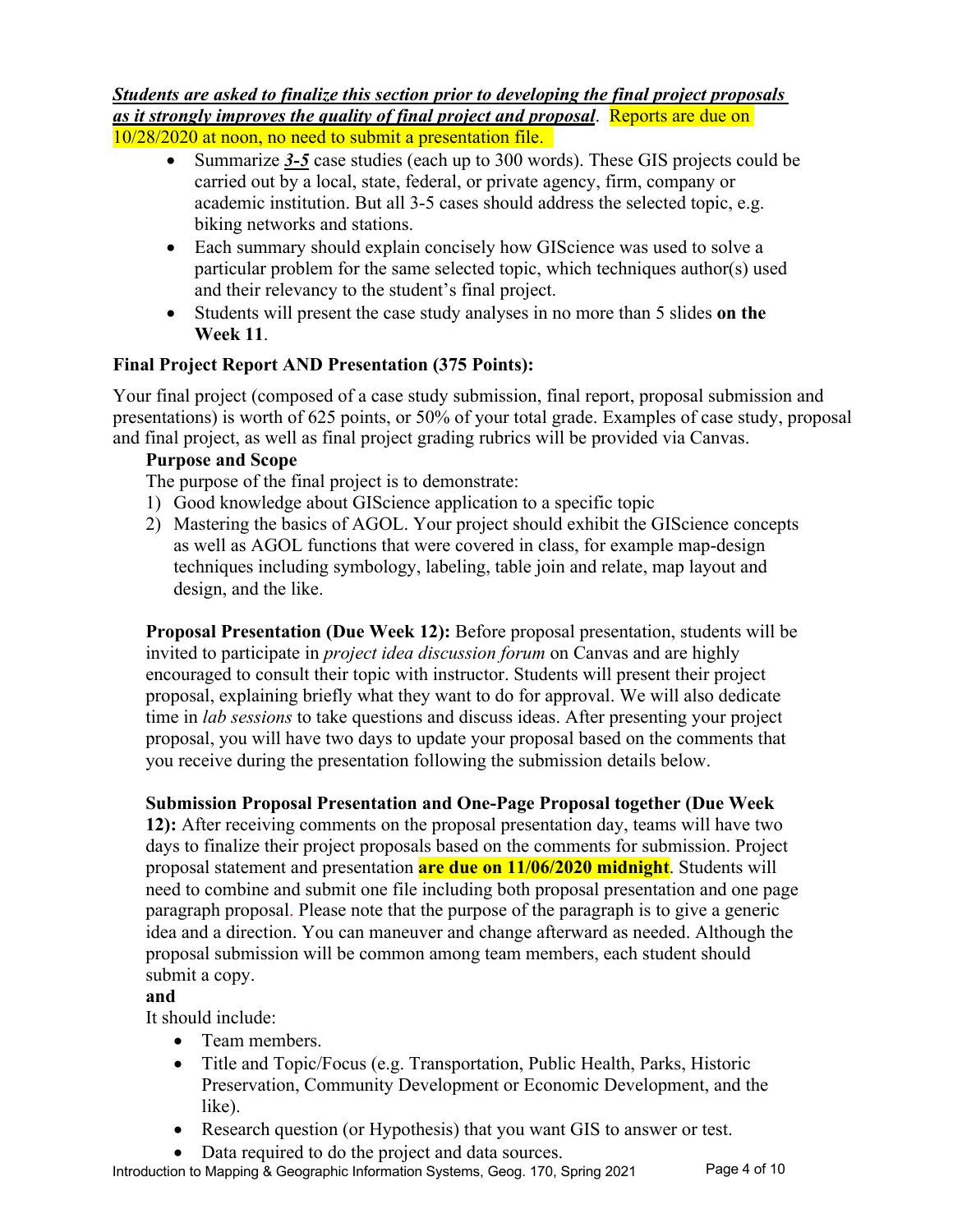**Project Progress Presentation:** Project progress presentation will occur two weeks prior to the final presentation. Teams will present their project progress to the class (and possibly an external jury); by when their works should be more than 60% completed and have primary results ready to present. Team will receive feedback to finalize their projects accordingly. These feedbacks will be recorded to be considered for the final evaluation of the projects.

# **Final project (plus extra points for poster submission):**

- 1. **A short report** (**1000-1500 words**) that explains the project's contribution. The report should include:
	- a. Context of the project, problem, goals and objectives, inspiring precedents, etc.
	- b. Major steps to create AGOL maps, technical challenges, data issues.
	- c. Main findings, transferable lessons, future work.
	- d. Include key maps and links to the final maps.
	- e. Acknowledge limitations and indicate future work.
	- f. Include list of data sources. This could be placed at the end of the report.
- 2. **A presentation** that displays *final maps and findings*. The final presentation should explain the key steps involved in making these maps in form of a framework. It is highly encouraged to visualize the steps of completing the project. A template for final project presentation will be shared on Canvas.

# **A Review of Deadlines for the Final Project**

- 1. **Week 12\_Proposal Presentation:** Students will present their project proposals. See proposal presentation instruction and examples on Canvas.
- 2. **Week 12\_ Submit Proposal Presentation Plus One-Page Proposal Statement:** You will submit one paragraph proposal **on 11/06/2020 midnight**, explaining briefly what you want to do for approval. Example of one paragraph statement and project examples ideas will be available on Canvas.
- 3. **Week 15\_Propject Progress Presentation:** No more than five slides including one slide intro and background, two slides for method and two slides for your primary findings.
- 4. **Week 17\_Final Project Presentation**: Submit all materials on the day of presentation. Your final project presentation includes report, a presentation and a poster submission for extra points as well which might be displayed during an exhibition.

# **Final Examination (225 Points)**

There will be one final examination covering all of the GIScience principles that will be covered in class. Class lectures assigned chapters of the text e-book and weekly quizzes are the major sources for final exam. There will be no makeup examinations unless for serious and compelling reasons.

# **Vital Engagement (100 Points)**

Plan to engage in online discussions/forums, presentations, open lab sessions, office hours, extracurricular events (mostly hosted by the SAVI Center), and discussion forums. Active engagement is a vital element of the course. This not only makes the class more interesting and enjoyable, but you are responsible for material discussed in class records and Canvas posts; you cannot earn an "A" without participating. Your class engagement grade will include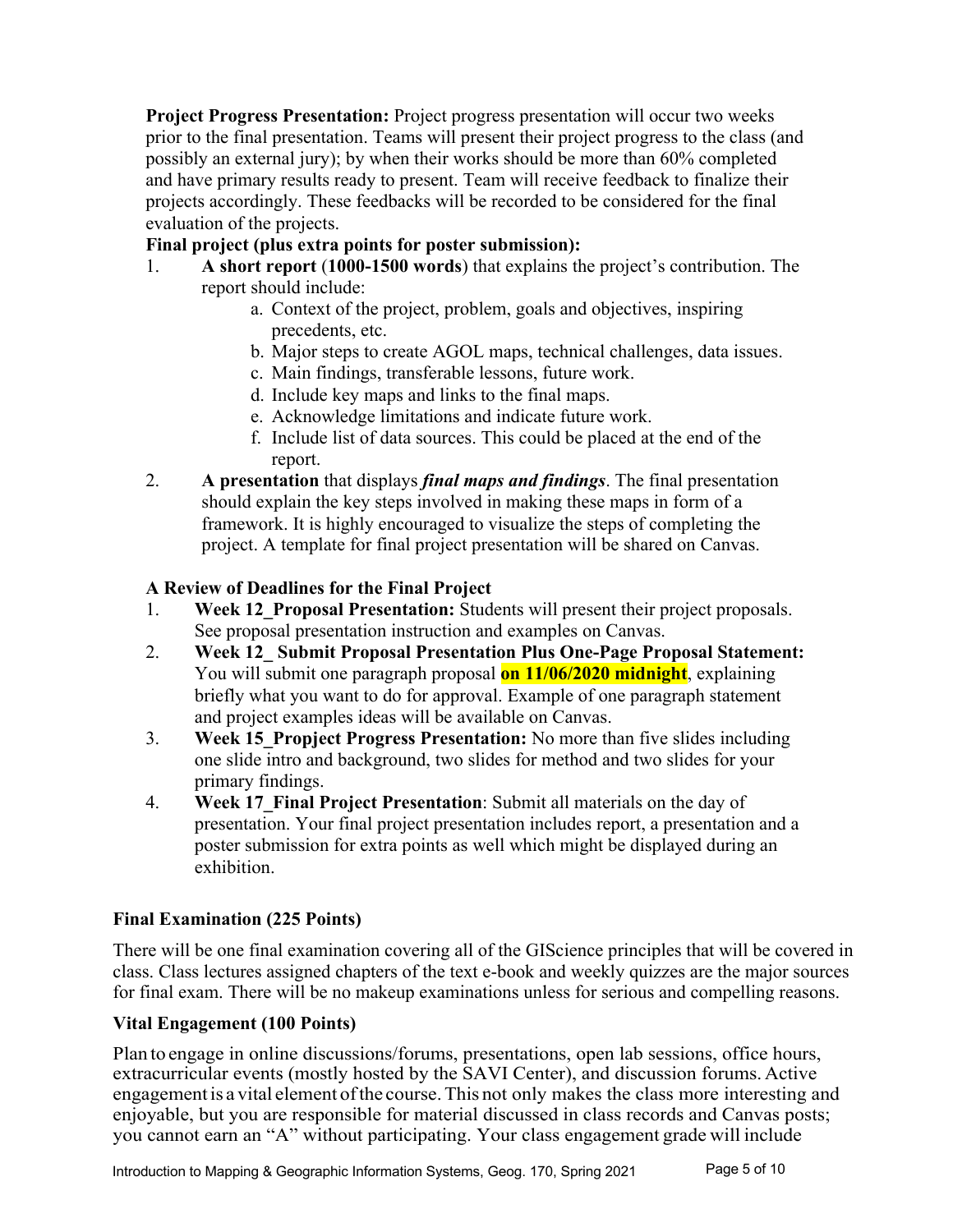contributing to online exercises, presentations, Canvas discussion forums, creativity in making your presentations as participatory and interactive as possible. Quality participation also includes reading weekly assignments prior to attending class, volunteering information and ideas to discussions, asking and answering questions through the presentations, creativity in your presentation, and being an active participant on Canvas. Class participation is worth 125 points, 10% of your final grade.

#### **Grading Information**

This course must be passed with a C or better as an Urban and Regional department graduation requirement.

**Correct use of English and proper formatting/style are fundamental requirements for your assignments to be graded.** If errors in English make it difficult for a grader to understand your sentences, or excessively slow down the grader to mark your technical errors; then your examinations and case study assignment will be returned to you for further work on its English, and your grade for the paper will be deferred until it is resubmitted with corrected English. There should be a formal tone from your essays: no breezy style and **no contractions** (Please refer to the Purdue Owl's webpage on the appropriate use of language at https://owl.english.purdue.edu/owl/resource/608/01/). If any of the previously mentioned styles are used, then they will be counted as an error of syntax and/or grammar. An excess of nine errors per assignment will warrant a 10% reduction. The first ten identified errors in spelling, syntax, and grammar will be noted on your document. Therefore, it is up to you to proofread your assignment prior to submission.

This class will follow the American Psychological Association (APA) formatting and style guidelines; therefore, if you must cite sources please conform to APA guidelines. The Purdue Owl APA Guidelines at https://owl.english.purdue.edu/owl/resource/560/01/ is a useful resource for general information.

If you have any questions regarding formatting and style forms, then please feel free to ask me.

When required as such, assignments should be submitted as soft copy documents as an Adobe portable document format (.pdf) file only. Assignments, proposal, case study/literature review, formal project proposal for graduate students, must be written using formal academic writing styles conforming to these guidelines:

- 1. All Assignments should be in .pdf format and must have your Name, course number (GEOG170), assignment number, date, and page number ON EVERY PAGE. Here is an example: John Brown, Fall GEOG170, ASS\_01, 22 FEB\_2021 Page x
- 2. Times New Roman 12pt normal font
- 3. double line spacing
- 4. 1" margin all around
- 5. Proper numbering formats without question prompts

If any of the above standards are not adhered to, then there will be a 0.1 point reduction for each violation from above.

Ifyour assignments are rejectedfor anexcessivenumberof errors,youwill be allowedto rewrite and resubmit said document within two weeks from the original due date. After the two weeks of the initial grading period, all assignments will be considered final. If you did not take advantage of the redo, then the final grading stands—all detected errors will be downgraded accordingly. See the Canvas webpage for more information.

# **Determination of Grades**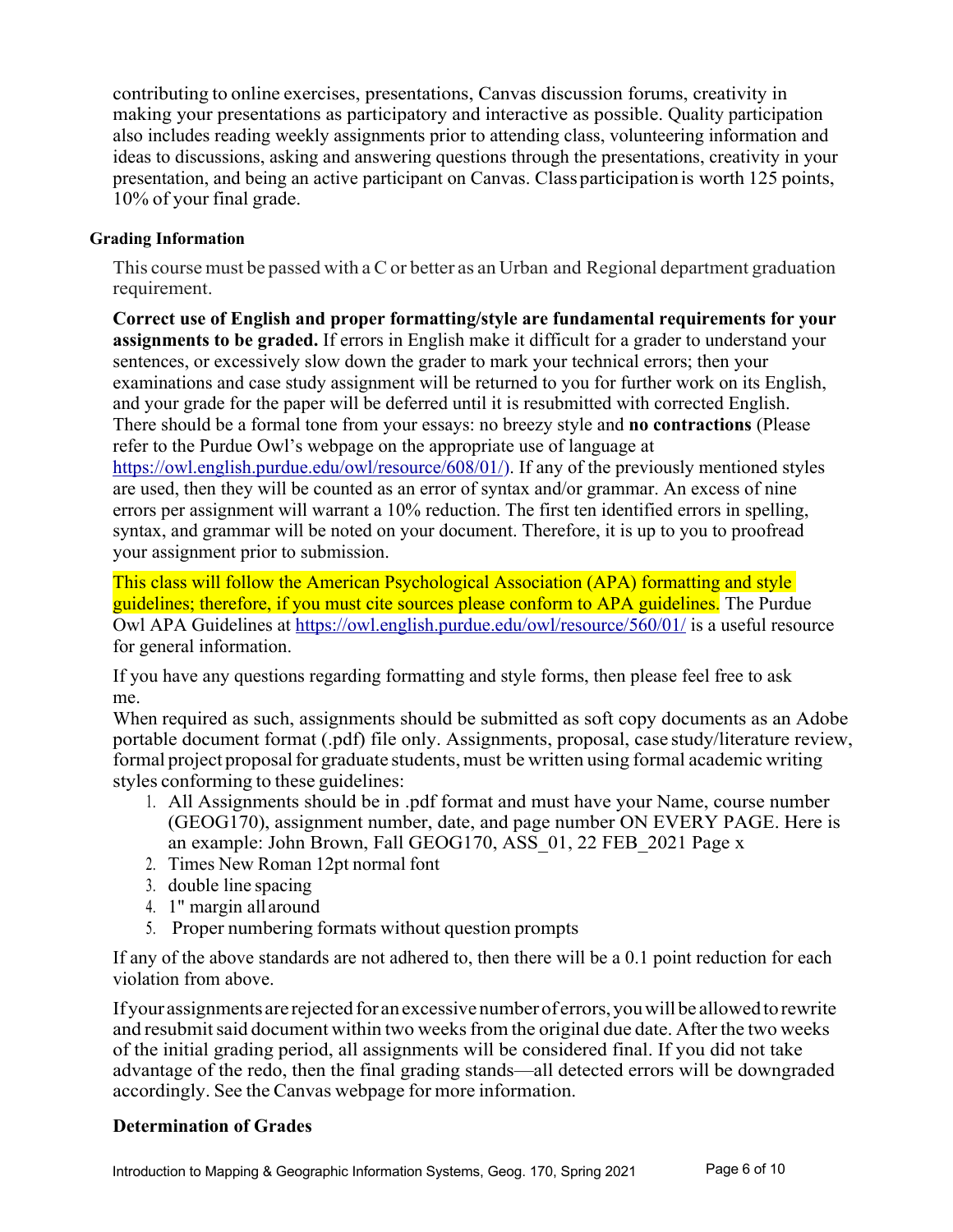A strong performance in all areas of assessment is necessary to achieve the highest grade in this course. You will not be graded on attendance. However, it is not possible to do well if you are not present in class to join in discussions and complete the laboratory exercises.

It is your responsibility to inform me in advance if you know you must miss a class for a valid reason. Excused absences refer to illness, family responsibilities, and similar necessities. Exceptions to these policies will be made only in the case of officially documented emergencies. Contact me regarding emergencies as soon as possible—before an assignment is due rather than after it is already late—so special arrangements may be made.

# **Grade Breakdown**

| Task             | <b>Points</b> | <b>Percent</b> |
|------------------|---------------|----------------|
| Vital Engagement | 100           | 8              |
| <b>WQs</b>       | 350           | 28             |
| Case study       | 200           | 16             |
| Final project    | 375           | 30             |
| Final exam       | 225           | 18             |
| <b>Total</b>     | 1250          | <b>100</b>     |

# **Letter Grades: Percentage Ranges & Point Ranges**

| Letter<br>Grade | <b>Percent Range</b>       | <b>Points Range</b> | Letter<br>Grade | <b>Percent Range</b>      | <b>Points Range</b>       |
|-----------------|----------------------------|---------------------|-----------------|---------------------------|---------------------------|
| $A^+$           | $97.00 \text{ to } 100.00$ | 1212.50 to 1250.00  | $C+$            | 77,00 to 79.99            | 962.50 to 999.99          |
| A               | 93.00 to 96.99             | 1162.50 to 1212.49  | C               | 73.00 to 76.99            | 912.50 to 962.49          |
| $A-$            | 90.00 to 92.99             | 1125.00 to 1162.49  | $C-$            | 70.00 to 72.99            | 875,00 to 912.49          |
| $B+$            | 87.00 to 89.99             | 1087.50 to 1124.99  | $D+$            | 67.00 to 69.99            | 837.50 to 874.99          |
| B               | 83,00 to 86.99             | 1037.50 to 1087.49  | D               | $63.00 \text{ to } 66.99$ | 787.50 to 837.49          |
| $B-$            | 80.00 to 82.99             | 1000.00 to 1037.49  | $D-$            | $60.00$ to $62.99$        | 750,00 to 787.49          |
|                 |                            |                     | $\mathbf{F}$    | $0.00 \text{ to } 59.99$  | $0.00 \text{ to } 749.99$ |

# **Late or Missing Work**

Late assignments will be reduced 1% of the total of the assignment for each calendar day missed (one class session missed equals 7% reduction in grade). No late assignments will be accepted after the last full day of instruction.

Note that "All students have the right, within a reasonable time, to know their academic scores, to review their grade-dependent work, and to be provided with explanations for the

Introduction to Mapping & Geographic Information Systems, Geog. 170, Spring 2021 Page 7 of 10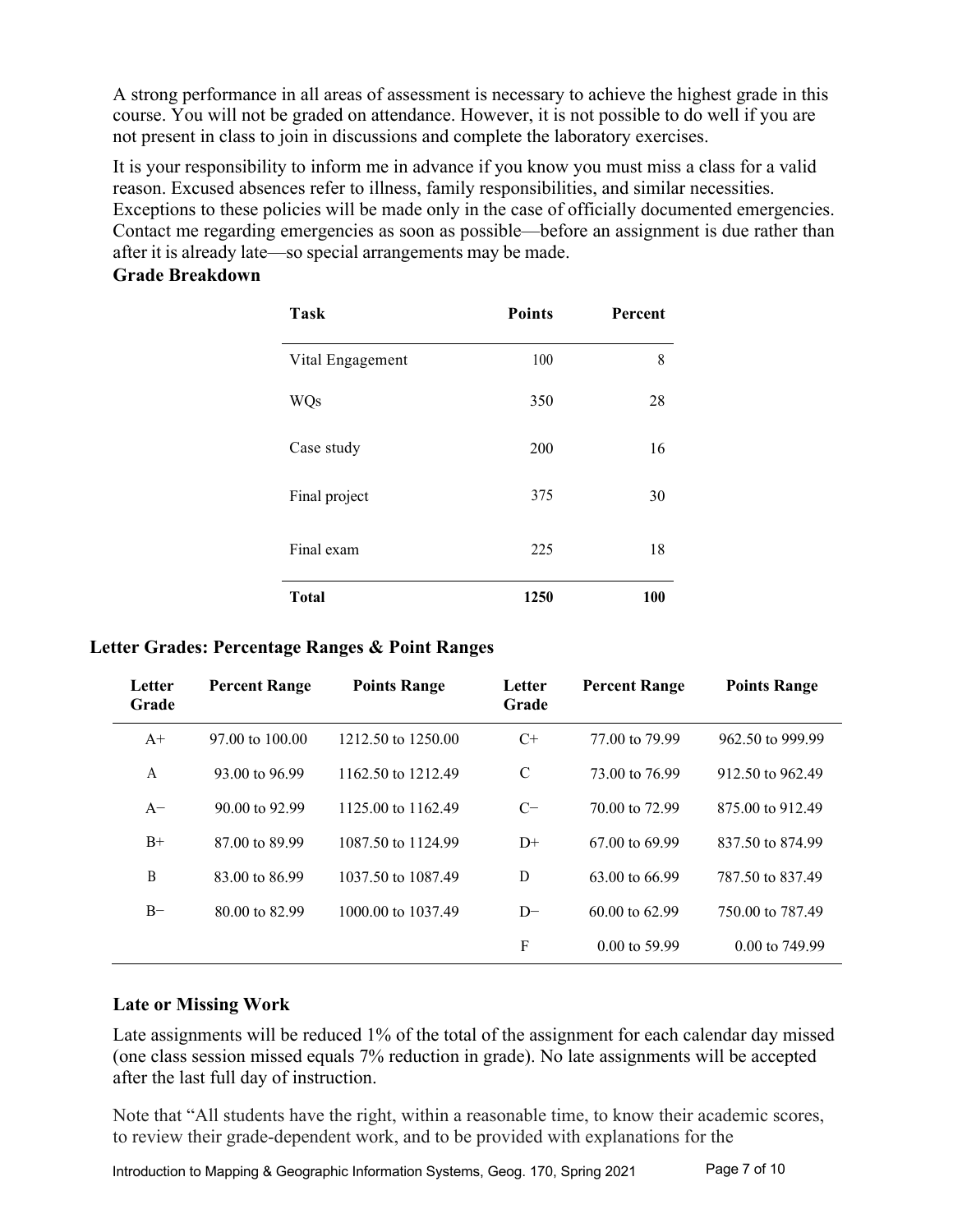determination of their course grades." See University Policy F13–1 at http://www.sjsu.edu/senate/docs/F13-1.pdf for more details.

#### **Class Protocols**

**1. Respect for diversity and inclusivity:** My goal is that students from all diverse backgrounds and perspectives be well-served by this course and their learning needs be addressed both in and out of class. The diversity that students bring to this class is viewed as a resource, strength and benefit. My goal is to present materials and activities that are respectful of diversity: gender identity, sexuality, disability, age, socioeconomic status, ethnicity, race, nationality, religion, and culture. In this regard, your suggestions are highly encouraged and appreciated. Please let me know ways to improve the effectiveness of the course for you personally, or for other students or student groups. Given the sensitive and challenging nature of the material in this course, I aim to have an atmosphere of trust and safety in the classroom and will attempt to foster such an environment; in which each class member is able to hear and respect each other. Hence, it is quite essential critical that each member of this class shows respect for all views expressed in class. Therefore, please let me know of something that is said or done in the classroom, by either myself or other students, which is particularly troubling or causes discomfort or offense. Although, I believe our intention may not be to cause discomfort or offense, the impact of such incidents throughout the course is very important and; therefore, deserving of attention. If and when this occurs, there are multiple ways to ease some of the discomfort you may experience:

- Discuss the incident privately with me. I am open to listening to you experience and will work with students to find acceptable ways to process and address the issue.
- Notify me of the issue through another source such as your academic advisor, a trusted faculty member, or a peer. If for any reason you do not feel comfortable discussing the issue directly with me, I encourage you to seek out another, more comfortable avenue to address the issue.

#### **2. Zoom Class Protocol (whenever Zoom meeting is needed):**

- You are *highly encouraged* (but not required) to turn your camera on in Zoom. Instructor/Teaching Assistant will be available to help to find accommodation for special needs, however requests should be made in advance of Zoom sessions. You are encouraged to share with instructor any concerns or circumstances that might deter you from turning camera on in Zoom.
- Any student that needs accommodations or assistive technology due to a disability should work with the Accessible Education Center (AEC), and the instructor.

#### **3. Zoom Classroom Etiquette (whenever Zoom meeting is needed):**

- *Mute Your Microphone:* To help keep background noise to a minimum, make sure you mute your microphone when you are not speaking.
- *Be Mindful of Background Noise and Distractions:* Find a quiet place to "attend" class, to the greatest extent possible.
	- Avoid video setups where people may be walking behind you, people talking/making noise, etc.
	- Avoid activities that could create additional noise, such as shuffling papers, listening to music in the background, etc.
- *Position Your Camera Properly:* Be sure your webcam is in a stable position and focused at eye level.
- *Limit Your Distractions/Avoid Multitasking:* You can make it easier to focus on the meeting by turning off notifications, closing or minimizing running apps, and putting your smartphone away (unless you are using it to access Zoom).
- *Use Appropriate Virtual Backgrounds:* If using a virtual background, it should be appropriate and professional and should NOT suggest or include content that is objectively offensive or demeaning.

#### **4. Proctoring Software and Exams**

• Exams will be proctored in this course through Respondus Monitor and LockDown Browser. Please note it is the instructor's discretion to determine the method of proctoring. If cheating is suspected the proctored videos may be used for further inspection and may become part of the student's disciplinary record. Note that the proctoring software does not determine whether academic

Introduction to Mapping & Geographic Information Systems, Geog. 170, Spring 2021 Page 8 of 10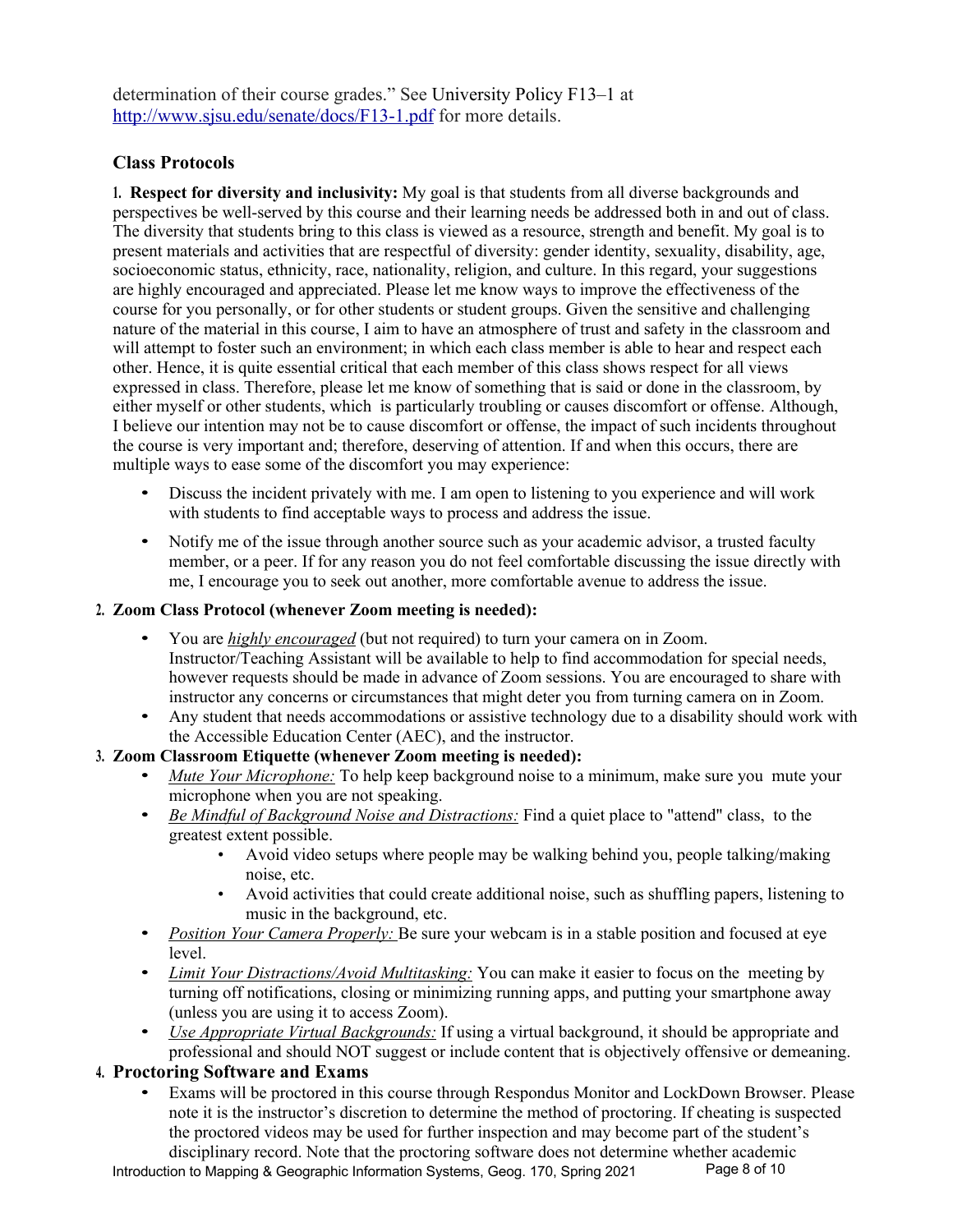misconduct occurred, but does determine whether something irregular occurred that may require further investigation. Students are encouraged to contact the instructor if unexpected interruptions (from a parent or roommate, for example) occur during an exam.

### **5. Recording Zoom Classes (whenever Zoom meeting is needed)**

- This course or portions of this course (i.e., lectures, discussions, student presentations) will be recorded for instructional or educational purposes. The recordings will only be shared with students enrolled in the class through Canvas. The recordings will be deleted at the end of the semester. If, however, you would prefer to remain anonymous during these recordings, then please speak with the instructor about possible accommodations (e.g., temporarily turning off identifying information from the Zoom session, including student name and picture, prior to recording).
- *Students are not allowed to record without instructor permission* Students are prohibited from recording class activities (including class lectures, office hours, advising sessions, etc.), distributing class recordings, or posting class recordings. Materials created by the instructor for the course (syllabi, lectures and lecture notes, presentations, etc.) are copyrighted by the instructor. This university policy  $(S12-7)$  is in place to protect the privacy of students in the course, as well as to maintain academic integrity through reducing the instances of cheating. Students who record, distribute, or post these materials will be referred to the Student Conduct and Ethical Development office. Unauthorized recording may violate university and state law. It is the responsibility of students that require special accommodations or assistive technology due to a disability to notify the instructor.

**6.** Students are expected to participate in class by asking questions, attending class and showing up on time (you will be tested on materials that are given and will be advised of any schedule changes at each class session), and finally, respecting the instructor and other students in the classroom.

**7.** Take notes from your readings and feel free to share your questions and experience with others via discussion forums on Canvas.

**8.** Students are expected to attend sessions so that you can remain aware of schedule changes and exam information. The majority of course content will come from lectures and course activities.

**9.** The work you submit must be your own. Plagiarism, representing the work of others as your own, is immoral, illegal, and absolutely against University rules. It can result in dismissal from the University. This can also be the result of cheating on a test or tricking or bullying other students to do your work for you. http://www.engr.sjsu.edu/fclegg/AcadInteg.htm University Policies

Per University Policy S16-9, university-wide policy information relevant to all courses, such as academic integrity, accommodations, etc. will be available on Office of Graduate and Undergraduate Programs' Syllabus Information web page at http://www.sjsu.edu/gup/syllabusinfo/"

#### **10.** Online Exams

#### *Testing Environment: Setup*

- No earbuds, headphones, or headsets visible.
- The environment is free of other people besides the student taking the test.
- If students need scratch paper for the test, they should present the front and back of a blank scratch paper to the camera before the test.
- No other browser or windows besides Canvas opened.
- A workplace that is clear of clutter (i.e., reference materials, notes, textbooks, cellphone, tablets, smart watches, monitors, keyboards, gaming consoles, etc.)
- Well-lit environment. Can see the students' eyes and their whole face. Avoid having backlight from a window or other light source opposite the camera.
- Personal calculators indicate if permitted.

Introduction to Mapping & Geographic Information Systems, Geog. 170, Spring 2021 Page 9 of 10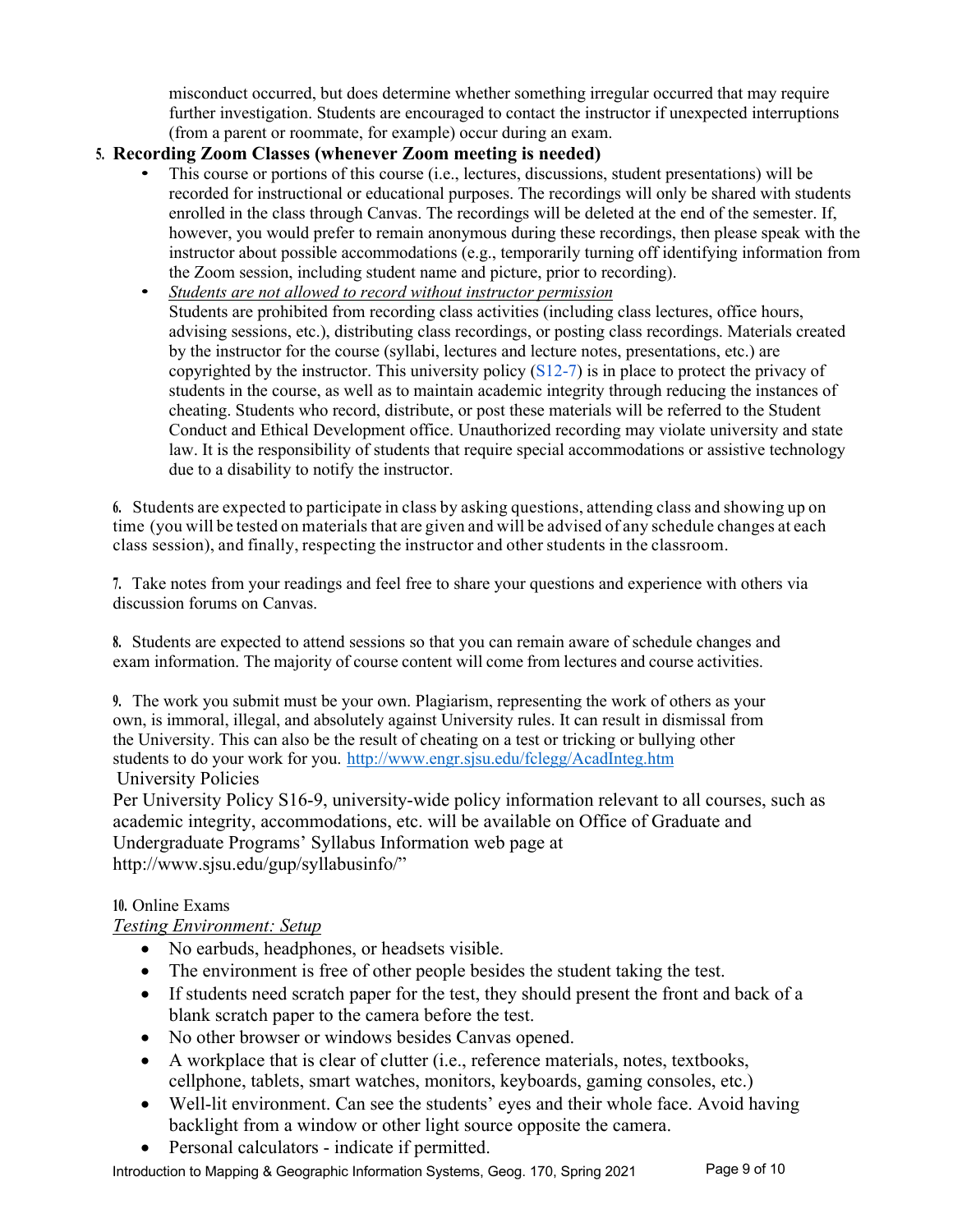#### *Testing Environment: Scan*

Before students can access the test questions, they are expected to conduct a scan around their testing environment to verify that there are no materials that would give the student an unfair advantage during the test. The scan will include:

- the desk/work-space
- a complete view of the computer including USB ports and power cord connections
- a 360 degree view of the complete room

*Students must:*

• Remain in the testing environment throughout the duration of the test. Keep full face, hands, workspace including desk, keyboard, monitor, and scratch paper, in full view of the webcam

#### **Technical difficulties**

Internet connection issues:

Canvas autosaves responses a few times per minute as long as there is an internet connection. If your internet connection is lost, Canvas will warn you but allow you to continue working on your exam. A brief loss of internet connection is unlikely to cause you to lose your work. However, a longer loss of connectivity or weak/unstable connection may jeopardize your exam.

#### Other technical difficulties:

Immediately email the instructor a current copy of the state of your exam and explain the problem you are facing. Your instructor may not be able to respond immediately or provide technical support. However, the copy of your exam and email will provide a record of the situation.

Contact the SJSU technical support for Canvas:

Technical Support for Canvas

Email: ecampus@sjsu.edu Phone: (408) 924-2337

https://www.sjsu.edu/ecampus/support/

If possible, complete your exam in the remaining allotted time, offline if necessary. Email your exam to your instructor within the allotted time or soon after.

#### **Academic Dishonesty**

Students who are suspected of cheating during an exam will be referred to the Student Conduct and Ethical Development office and depending on the severity of the conduct, will receive a zero on the assignment or a grade of F in the course. Grade Forgiveness does not apply to courses for which the original grade was the result of a finding of academic dishonesty.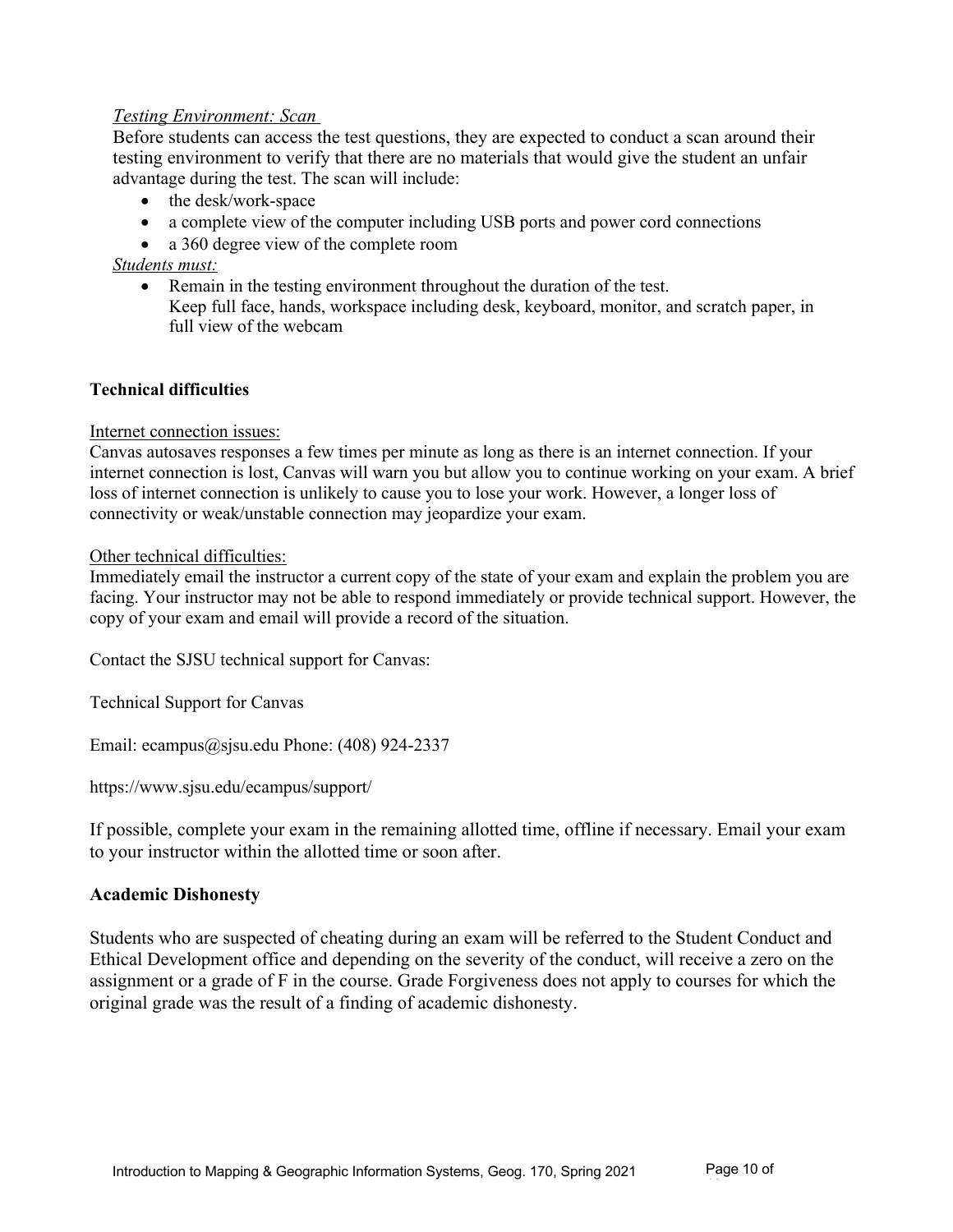# **GEOG. 170:Intro. to Mapping & GIS Spring 2021, Course Lecture Schedule**

*ThecoursescheduleissubjecttochangewithfairnoticeandnotificationswillbesentoutviaCanvasor classroom postings.*

| Week           | <b>Release</b><br>Date | <b>Topics</b>                                                                          | <b>Readings</b>                                             | Due                                         |
|----------------|------------------------|----------------------------------------------------------------------------------------|-------------------------------------------------------------|---------------------------------------------|
| 1              | 01/27                  | Intro., course logistics and content<br>Intro. to GIScience and AGOL                   | Textbook Intro. and<br>Chapter 10                           |                                             |
| $\overline{c}$ | 02/03                  | Visualization and<br>mapping foundations                                               | Textbook Chapter 2                                          |                                             |
| 3              | 02/10                  | Intro. to research data: types, collection<br>methods, unit, scale, and uses           | Will be shared via<br>Canvas                                |                                             |
| 4              | 02/17                  | Into. to geospatial data: scale and<br>generalization and data representation in GIS   | Chapter 4                                                   |                                             |
| 5              | 02/24                  | Data management/integration in GIS                                                     | Will be shared via<br>Canvas                                |                                             |
| 6              | 03/03                  | GIS features composing a map layer                                                     | Chapters 1 and 6                                            |                                             |
| 7              | 03/10                  | Into. to real-time data mapping                                                        | Chapter 9                                                   |                                             |
| 8              | 03/17                  | Mapping language: map-design and<br>visualization                                      | Chapters 2, 3, and 6                                        | Assign case study                           |
| 9              | 03/24                  | Geospatial data processing (data selection and<br>queries)<br>Geospatial data analysis | Chapter 5 and other<br>materials to be<br>shared via Canvas | <b>Discussion</b><br>Forum:<br>Project Idea |
|                | 03/31                  | <b>Spring Recess</b>                                                                   |                                                             |                                             |
| 10             | 04/08                  | <b>CASE STUDY PRESENTATIONS</b>                                                        |                                                             | Case study due                              |
| 11             | 04/15                  | FINAL PROJECT PROPOSAL<br><b>PRESENTATIONS</b>                                         |                                                             | Project Proposal                            |
| 12             | 04/22                  | Open Lab: Final project progress                                                       |                                                             |                                             |
| 13             | 04/29                  | <b>FINAL PROJECT PROGRESS</b><br><b>PRESENTATIONS</b>                                  |                                                             |                                             |
| 14             | 05/06                  | <b>FINAL EXAM</b>                                                                      |                                                             |                                             |
| 16             | 05/13                  | FINAL PROJECT PRESENTATIONS<br>(Logistics to be shared)                                |                                                             | <b>Final Project</b>                        |
|                |                        | Important note: your final project presentation will be built upon your proposal and   |                                                             |                                             |

*Important note: your final project presentation will be built upon your proposal and progress presentations, so by the time of final project presentation, a major portion of your work should be done.*